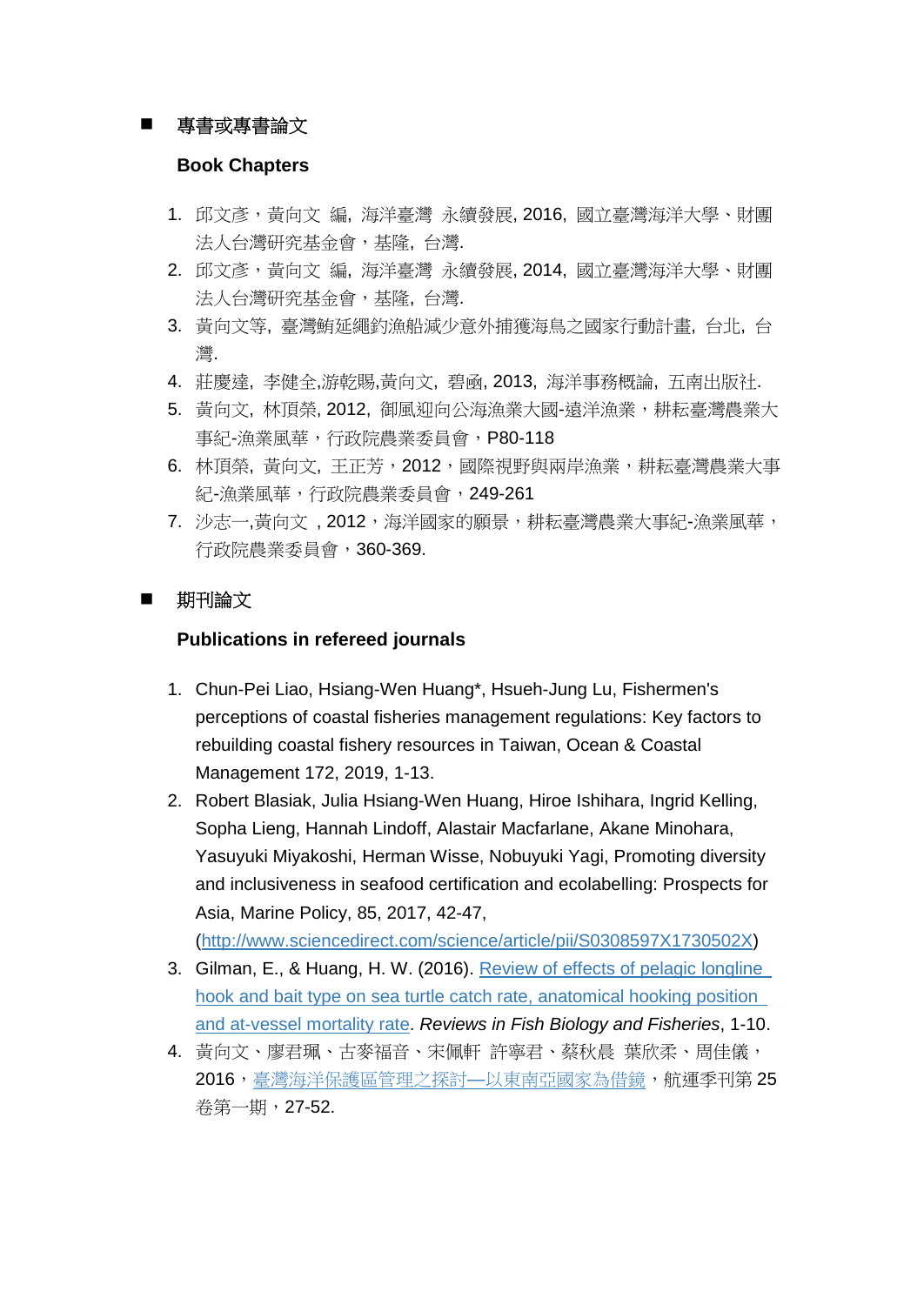- 5. Chun-Pei Liao, **Hsiang-Wen Huang\***(2016) [The cooperation strategies of](http://www.sciencedirect.com/science/article/pii/S0308597X16000233)  [fisheries between Taiwanese purse seiners and Pacific Island Countries.](http://www.sciencedirect.com/science/article/pii/S0308597X16000233) Marine Policy 66, 67-74.
- 6. **Hsiang-Wen Huang,** Yonat Swimmer\*, Keith Bigelow, Alexis Gutierrez , (2016). [Influence of hook type on catch of commercial and bycatch](http://www.sciencedirect.com/science/article/pii/S0308597X15003863)  [species in an Atlantic tuna fishery.](https://scholar.google.com.tw/citations?view_op=view_citation&hl=zh-TW&user=9NLA4I8AAAAJ&sortby=pubdate&citation_for_view=9NLA4I8AAAAJ:ZOYfmFL0FrgC) Marine Policy 65, 68-75.
- 7. Huang, H-W. 2015. Conservation hotspots for the turtles on the high seas of the Atlantic Ocean. PLoS ONE. 10.1371/journal.pone.0133614
- 8. Huang, H-W. 2015. Incidental catch of seabirds and sea turtles by Taiwanese longline fleets in the Pacific Ocean, Fisheries Research, 170:179-189.
- 9. Kusumawati. I., **H-W Huang\***, (2015) Key factors for successful management of marine protected areas: a comparison of stakeholder's perception of two MPAs in Weh Island, Sabang, Aceh-Indonesia. Marine Policy. 51: 465-475.
- 10. Kuo F-J, **Huang H-W\*** (2014) Strategy for mitigation of marine debris: Analysis of sources and composition of marine debris in northern Taiwan. Marine Pollution Bulletin 83:70-78.
- 11. Thi Duy Thanh Pham, **Hsiang-Wen Huang\***, Ching-Ta Chuang, 2014. Finding a balance between economic performance and capacity efficiency for sustainable fisheries: case of the Da Nang gillnet fishery, Vietnam, Marine Policy. 44 287-294.
- 12. [Rahmadi Sunoko,](http://www.sciencedirect.com/science/article/pii/S0308597X13001255) **[Hsiang-Wen Huang\\*](http://www.sciencedirect.com/science/article/pii/S0308597X13001255)**, 2014, Indonesia tuna fisheries development and future strategy. Marine Policy. 43, 174-183.
- 13. **Huang, H.-W.** and M.-H. You, 2013, Public perception of ocean governance and Marine Resources Management in Taiwan. Coastal Management **41**(5): 420-438.
- 14. Yeh, Y.M., **Huang, H.W.\***, Dietrich, K.S., Melvin, E., 2013. Estimates of seabird incidental catch by pelagic longline fisheries in the South Atlantic Ocean. Animal Conservation. **16(2):** 141-152.**[Feature Paper]**
- 15. **Huang, H. W.\***, Yeh, Y. M. (2013). Incidental catch of seabirds: Strengthening observer programs and increasing cooperation. *Animal Conservation,* **16(2):** 159-160.
- 16. Siaosi, F., **Huang, H.-W.\***, Chuang, C.-T., 2012. Fisheries development strategy for developing Pacific Island Countries: Case study of Tuvalu. Ocean and Coastal Management 66, 28-35.
- 17. Kuo-Wei Lan, Tom Nishida, Ming-An Lee, Hsueh-Jung Lu, **Hsiang-Wen Huang**, Shui-Kai Chang, and Yang-Chi Lan, 2012. Influence of the marine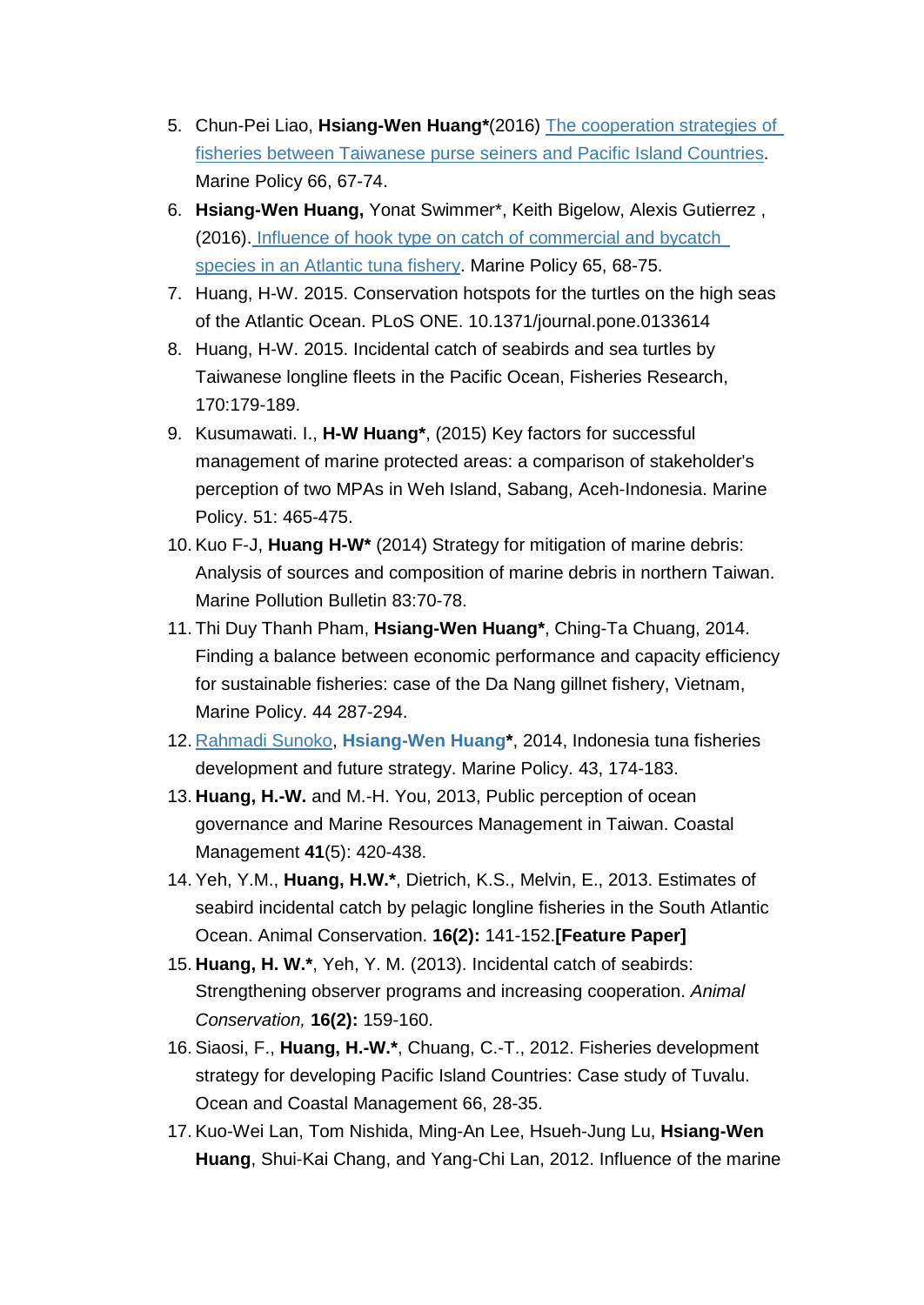environment variability on yellowfin tuna (*Thunnus albacares*) catch rate of Taiwanese longline fishery in the Arabian Sea– with special reference to the high catch in 2004. Journal of Marine Science and Technology. 20(5): 514-524.

- 18. **Huang, H.-W.** 2011. Bycatch of high sea longline fisheries and measures taken by Taiwan: Actions and challenges. Marine Policy **35**(5): 712-720.
- 19. **Huang, H.-W., Yeh, Y.M. 2011.** Impact of Taiwanese Distant Water Longline Fisheries on the Pacific Seabirds: Finding Hotspots on the High Seas. Animal Conservation 14, 562-574.
- 20. **Huang, H.-W.** , K.-M. Liu. 2010. Bycatch and Discards by Taiwanese Large-Scale Tuna Longline Fleets in the Indian Ocean. Fisheries Research **106**(3): 261-270.
- 21. **Huang H.W.**, Chuang C-T. 2010. Fishing capacity management in Taiwan: Experiences and prospects. Marine Policy. 34(1):70-6.
- 22. **Huang, Hsiang-Wen** ; Hsu, Chien-Chung ; Lee, Hui-Hua; Yeh, Yu-min, 2003, Stock Assessment of Albacore, Thunnus alalunga, in the Indian Ocean by Surplus Production Models with a New Relative Abundance Index, [Terrestrial, Atmospheric and Oceanic Sciences](http://readopac1.ncl.edu.tw/ncl3/search_result.jsp?input_str=90017904&all=JI&la=c) 201-220

# 國外研討會論文

# **Full Papers in International Conference**

- 1. **Hsiang-wen Huang**, Standardized CPUE of bigeye tuna (*Thunnus obesus*) of the Taiwanese longline fisheries operated in the Atlantic Ocean (1967-2016). 2018 ICCAT bigeye tuna data preparatory meeting. Madrid, Spain. April 23-26, 2018. ICCAT. SCRS/2018/051.
- 2. **Hsiang-wen Huang**, Yu-min Yeh, Preliminary Estimation of seabird bycatch numbers by Taiwanese longline vessels in the Southern Atlantic Ocean between 2002 and 2016. 2017 Inter-sessional Meeting of the Sub-Committee on Ecosystems. Madrid, Spain – July 3 to 7, 2017. ICCAT. SCRS/2017/167.
- 3. **Hsiang-wen Huang**, Distribution of seabirds bycatch of Taiwanese longline fleets in Southern Ocean between 2010 and 2016. Twelfth meeting of the Ecologically Related Species Working Group. 21 – 24 March 2017. Wellington, New Zealand CCSBT-ERS/1703/Info05. p11.
- 4. **Hsiang-Wen Huang**, 2016, [Incidental catch of seabirds and sea turtles by](http://www.iotc.org/documents/incidental-catch-seabirds-and-sea-turtles-taiwanese-longline-fleets-indian-ocean-between)  [Taiwanese longline fleets in the Indian Ocean between 2009 and 2015.](http://www.iotc.org/documents/incidental-catch-seabirds-and-sea-turtles-taiwanese-longline-fleets-indian-ocean-between)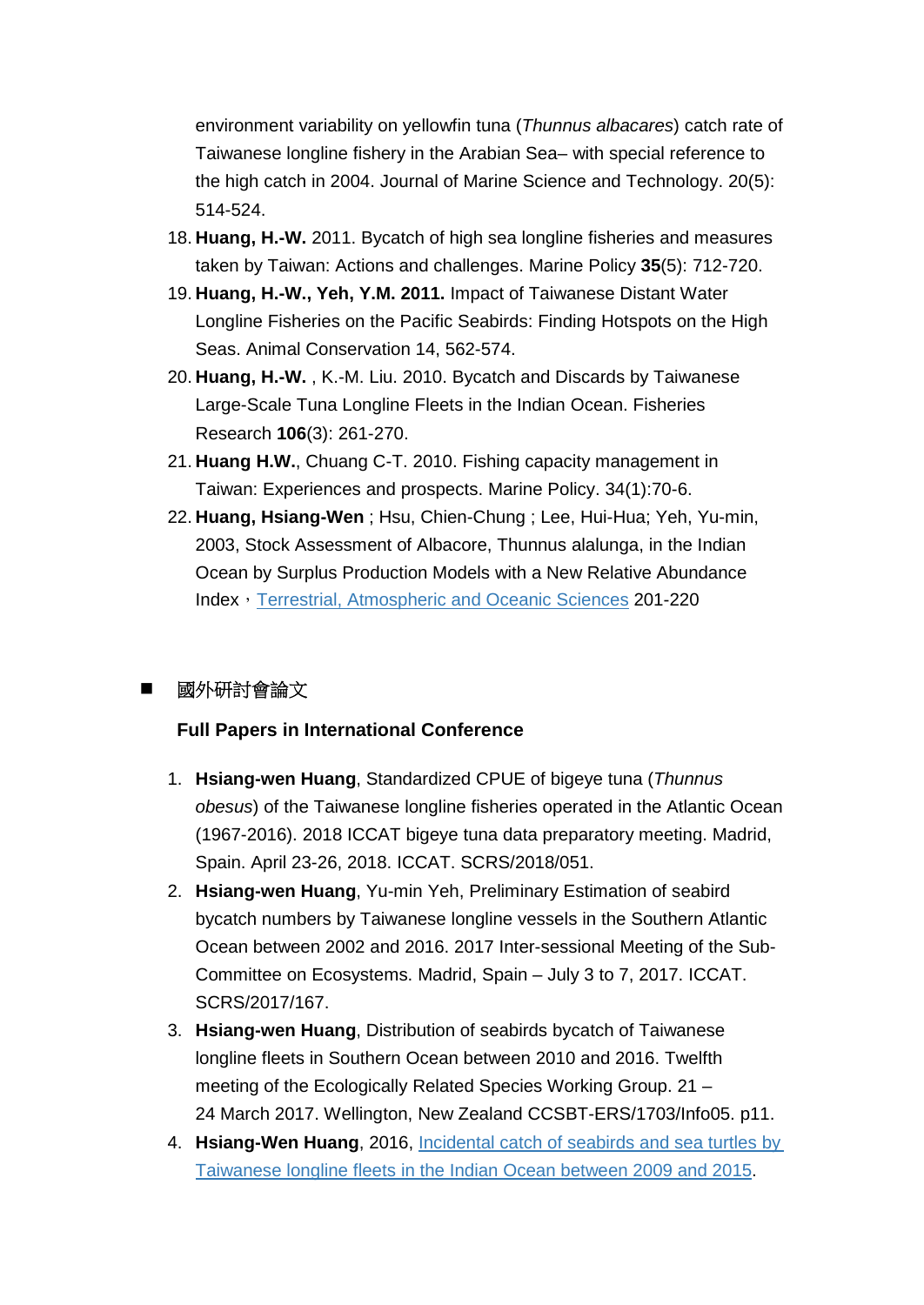Victoria, Seychelles, September 12-16 2016. Working Party on Ecosystems and Bycatch, Indian Ocean Tuna Commission. IOTC-2016- WPEB12-42.(印度洋鮪魚委員會生態系與混獲工作小組第 12 屆會議)

- 5. **Hsiang-Wen Huang**, 2016, Standardized Catch Rate Index for Yellowfin Tuna *(Thunnus albacares*) from the Taiwanese Longline Fishery in the Atlantic Ocean, 1970-2014, ICCAT yellowfin tuna data preparatory meeting, Pasaia, Spain, 7-11 March 2016. ICCAT/SCRS/2016/084. (大西 洋鮪類資源保育委員會黃鰭鮪資料準備會議)
- 6. **Hsiang-Wen Huang**, Feng-Chen Chang, 2015, Standardized CPUE of bigeye tuna (*Thunnus obesus*) of the Taiwanese longline fisheries operated in the Atlantic Ocean (1967-2014), ICCAT bigeye tuna data preparatory meeting, Madrid, Spain, 4-8 May 2015. ICCAT/SCRS/2015/091. (大西洋鮪類資源保育委員會大目鮪資料準備會議)
- 7. **Hsiang-Wen HUANG,** 2014, Seabirds And Sea Turtles Bycatch Of Taiwanese Tuna Longline Fleets In The Pacific Ocean, Scientific Committee Tenth Regular Session, Majuro, Republic of The Marshall Islands, 6-14 August 2014 . WCPFC-SC10-2014/ EB-WP-06 Rev 1.
- 8. **Hsiang-Wen HUANG,** 2013. Sea Turtle Incidental Catch of Taiwanese Longline Fisheries in the Atlantic Ocean. 2013 Inter-sessional Meeting of the Sub-Committee on Ecosystems. Madrid, Spain – July 1 to 6, 2013. SCRS/2013/128.
- 9. **Hsiang-Wen Huang,** Yonat Swimmer,Keith Bigelow, Alexis Gutierrez, Daniel Foster, 2013. Circle hook effectiveness for catch of target species and incidental catch of sea turtles on a Taiwanese longline fishing vessel in the tropical Atlantic Ocean. 2013 Inter-sessional Meeting of the Sub-Committee on Ecosystems. Madrid, Spain – July 1 to 6, 2013. SCRS/2013/129.
- 10. **Hsiang-Wen HUANG,** 2012. Sea Turtle Incidental Catch of Taiwanese Longline Fisheries in the Atlantic Ocean. 2012 Inter-sessional Meeting of the Sub-Committee on Ecosystems. Sète, France – July 2 to 6, 2012. SCRS/2012/100.
- 11. **Hsiang-Wen HUANG**, 2012, Impacts of Taiwanese southern bluefin tuna fleet on seabirds in the southern Indian Ocean. Ninth meeting of the Ecologically Related Species Working Group. 27 – 30 March 2012. Tokyo, Japan CCSBT-ERS/1203/08. p11.
- 12. Yu-Min Yeh, Hsiang-Wen Huang, Kimberly S. Dietrich, Edward Melvin. 2011. Estimates of Seabird Incidental Catch by Pelagic Longline Fisheries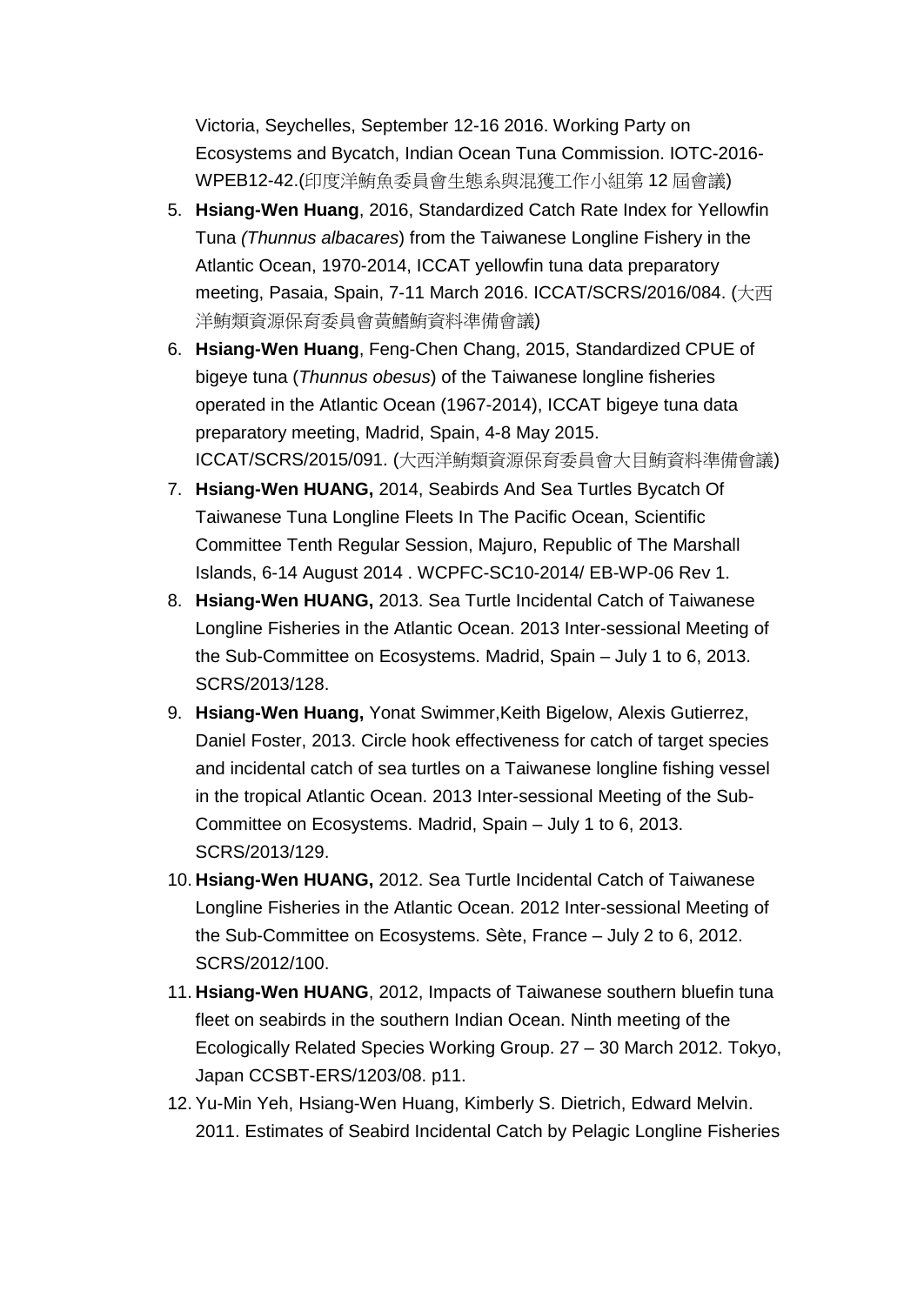in the South Atlantic Ocean. ICCAT SCRS/2011/201. ICCAT SCRS/2011/201.

- 13. **Hsiang-Wen Huang** .2010. Report of Taiwanese Observers Program for Large Scale Tuna Longline Fisheries in Atlantic Ocean in 2007. Collect. Vol. Sci. Pap. ICCAT, 65(6): 2399-2408.
- 14. **Hsiang-Wen Huang**, Shih-Chin Chou, Ju-Ping Dai, and Chih-Hao Shiao. 2009. Overview of Taiwanese Observers Program for Large Scale Tuna Longline Fisheries in Atlantic Ocean from 2002 to 2006.Collect. Vol. Sci. Pap. ICCAT, 64(7): 2508-2517.
- 15. **Hsiang-Wen** Huang, Ke-Yang Chang and Ju-Ping Tai. 2009. The Impact of Taiwanese Longline Fisheries on Seabirds in the Atlantic Ocean. Collect. Vol. Sci. Pap. ICCAT, 64(7): 2398-2404.
- 16. H. Murua, H. Arrizabalaga, **Hsiang-Wen Huang**, E. Romanov, P. Bach, P. de Bruyn, P. Chavance, A. Delgado de Molina, R. Pianed, J. Ariz, and J. Ruiz. 2009. Ecological Risk Assessment (ERA) for species caught in fisheries managed by the Indian Ocean Tuna Commission (IOTC): a first attempt. The Sixth Session of the IOTC Working Party on Ecosystems and Bycatch. Mombasa, Kenya. 12-14 October 2009. IOTC-2009-WPEB-20.(印度洋鮪魚委員會第六屆生態系與混獲工作小組會議)
- 17. **Huang H-W**. Bycatch of Taiwanese Tuna Longline Fisheries in the Pacific Ocean.Fifth Regular Session Scientific Committee; 10-21 August, 2009; Port Vila, Vanuatu: Western and Central Pacific Fisheries Commission; 2009. WCPFC-SC5-2009/EP-IP-02.p. 16. (中西太平洋漁業委員會第四屆 科學委員會會議)
- 18. **Hsiang-Wen Huang**, Ke-Yang Chang and Ju-Ping Tai. 2008. Overview of the interaction between seabird and Taiwanese longline fisheries in the Pacific Ocean. The 4th Regular Session Scientific Committee of Western and Central Pacific Fisheries Commission. August 11-22, 2008, Port Moresby, Papua New Guinea. WCPFC-SC4-2008/EP-WP-5. 10pp.(中西太 平洋漁業委員會第四屆科學委員會會議)
- 19. **Hsiang-Wen Huang**, Kuo-Nan Chung, Ju-Ping Dai, and Chih-Hao Shiao. 2008. Overview of Taiwanese Observers Program for Large Scale Tuna Longline Fisheries in Pacific Ocean from 2002 to 2006. The 4th Regular Session Scientific Committee of Western and Central Pacific Fisheries Commission. August 11-22, 2008, Port Moresby, Papua New Guinea. WCPFC-SC4-2008/EP-WP-6. 13pp. (中西太平洋漁業委員會第四屆科學委 員會會議)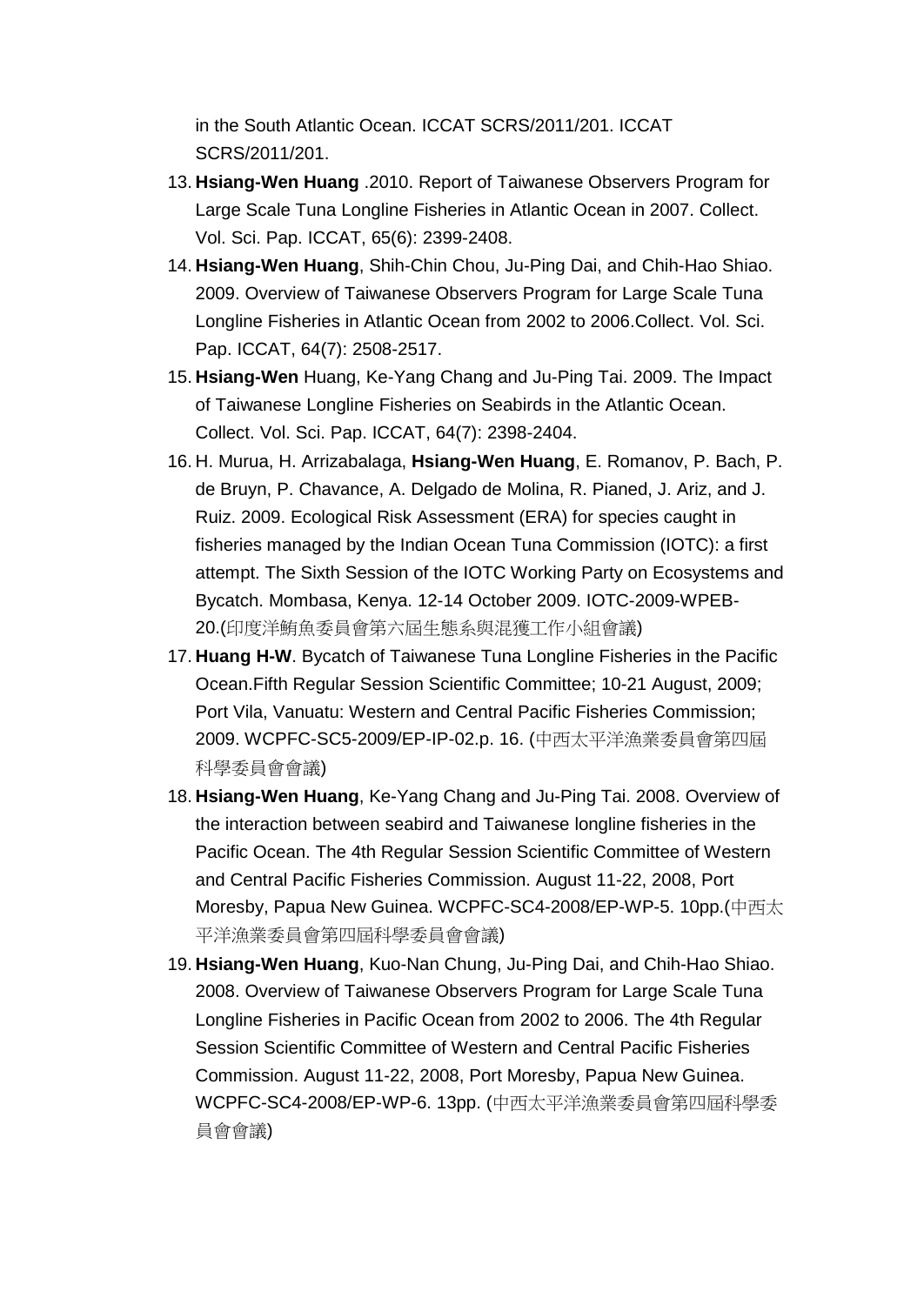- 20. **Huang, Hsiang-Wen**, K.Y. Chang and J. P. Tai, 2008. Preliminary estimation of seabird bycatch of Taiwanese longline fisheries in the Pacific Ocean. The 9th Stock Assessment Review Meeting of Inter-American Tropical Tuna Commission (IATTC-SARM-9-11c).(美洲熱帶鮪魚委員會第 九屆科學委員會會議)
- 21. **Hsiang-Wen Huang**, Ke-Yang Chang and Ju-Ping Tai. 2008. Preliminary estimation of seabird bycatch of Taiwanese longline fisheries in the Indian Ocean. The Fourth Session of the IOTC Working Party on Ecosystems and Bycatch. Bangkok, Thailand 20 - 22 October 2008. IOTC-2008- WPEB-17.(印度洋鮪魚委員會第四屆生態系與混獲工作小組會議)
- 22. Liu, H. I., **H. W. Huang** and S. K. Chang. 2008. Summary of bigeye tuna catch status of Chinese Taipei longline fleet in the Atlantic Ocean. *ICCAT Coll. Vol. Sci. Pap. ,* 62(2): 440-444.

# 國際或雙邊研討會

International or bilateral conference **(oral presentation without full articles)**

- 1. Hsiang-wen Huang, Yu-min Yeh, Pei-Hsuan Song, Seabirds and Sea Turtles Bycatch of Taiwanese High Sea Longline Fisheries in the Three Oceans. 7th World Fisheries Conference. May 23-27 2016. Busan, Korea.
- 2. Chun-Pei Liao, Hsiang-wen Huang. Fishermen's Perception of Marine Resources Conservation in Northern Taiwan 7th World Fisheries Conference. May 23-27 2016. Busan, Korea.
- 3. Fu-Yin Kumai, Hsiang-Wen Huang, Economic Impacts on Fishermen Resulting from Establishing the Three Islets Marine National Park in Northern Taiwan. 7th World Fisheries Conference. May 23-27 2016. Busan, Korea.
- 4. Yu-Min Yeh, Hsiang-Wen Hwang, Yu-Huai Wang Huan-Chang Liao , Performance of Tori-Lines with Weighted Branch Lines in the Eastern South Atlantic Taiwanese Longline Fishery. 7th World Fisheries Conference. May 23-27 2016. Busan, Korea.
- 5. Hsiang-Wen HUANG, Chun-Pei LIAO, Fu-Yin KUMAI, Pei-Hsuan SONG, Ning-Jin KOK, Chiu-Chen TSAI, Hsin-Jou YEH, and Chia-Yi ZHOU, 2015, **Development of Marine Protection Areas in the Southeast Asia.** November 18-27, 2015. Keelung, Taiwan, International Fisheries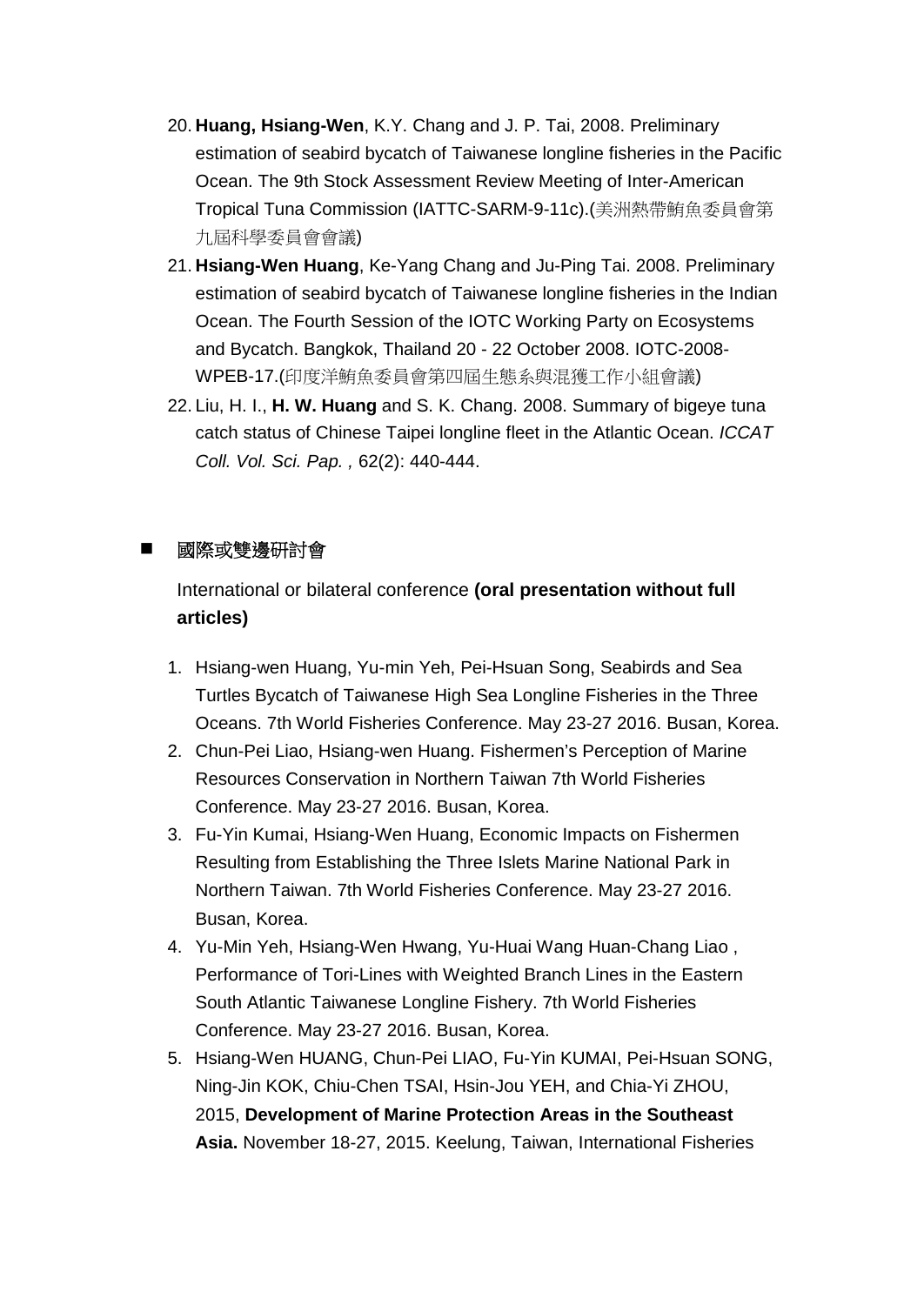Workshop for Sustainable Fisheries Resources Utilization, Management and Development.

- 6. Ika Kusumawati, Hsiang-Wen Huang, Key factors for successful management of marine protected areas: a comparison of stakeholder's perception of two MPAs in Weh Island, Sabang, Aceh-Indonesia . 2014 International Conference of Marine Environmental Governance, September 11-12, Kaohsiung, Taiwan. **[Best Paper Award]**.
- 7. C-P Liao, H-W Huang, Relationship between Taiwan Tuna Purse Seiners Fisheries and Pacific Islands Countries. The 6th UCAS Postgraduate Symposium, Hong Kong. March 11-13, 2014.
- 8. 廖君珮,黃向文,2013,臺灣遠洋圍網漁業與太平洋島國之國際合作,兩 岸島嶼永續發展論壇, 2013年11月7日,廈門,中國。
- 9. 王富鈺\*、黃向文,從臺灣北部海域漁業經濟物種多樣性探討海洋資源保育 策略,兩岸島嶼永續發展論壇,2013年11月7日,廈門,中國。
- 10. 李柏勳, 黃向文, 2013 臺灣北部岸釣行為調查: 資源保育及整合性漁業管 理之應用,兩岸島嶼永續發展論壇,2013年11月7日,廈門,中國。
- 11. 蔡孟昌,黃向文,以演算法辨別台灣沿近海漁船航程記錄器資料庫之有效 努力量,兩岸島嶼永續發展論壇,2013 年 11 月 7 日,廈門,中國。
- 12. Hsiang-Wen Huang, 2013. Taiwanese fisheries: fishing operations, bycatch mitigation and observer program, Seabirds Bycatch Workshop , November 11-12, 2013,Kaohsiung, Taiwan.
- 13. 黃向文. 2013. 從臺灣民眾海洋意識看海洋政策推動策略.海峽兩岸海事大學 校長論壇. Oct 20-21 2013, 高雄.
- 14. Huang Hsiang-Wen, Fan-Jun KUO. 2013. Strategy for Mitigation of Marine Debris: Analysis of Sources and Composition of Marine Debris in Northern Taiwan. 14th APEC Roundtable meeting on the involvement of the business/private sector in the sustainability of the marine environment, October 14-16, 2013. Taipei.
- 15. Huang. 2011. Statistical Reporting Card. La Jolla. United States. KOBE 3 meeting. July 12-14. 2011.
- 16. Huang. 臺灣觀察員計畫及其在科學研究之貢獻. 2011. 臺日漁業研究 研討會.台灣.花蓮.2011 年 9 月 7 日.
- 17. 黃向文. 2009. 國際漁業資源研究與調查. 2009 海峽兩岸研討會. 台灣.台北. 2009 年 11 月 28-29 日.
- 18. **H. W. Huang**, Y. M. Yeh. 2009. Megafauna bycatch of Taiwanese tuna longline fisheries in Pacific Ocean. International Symposium on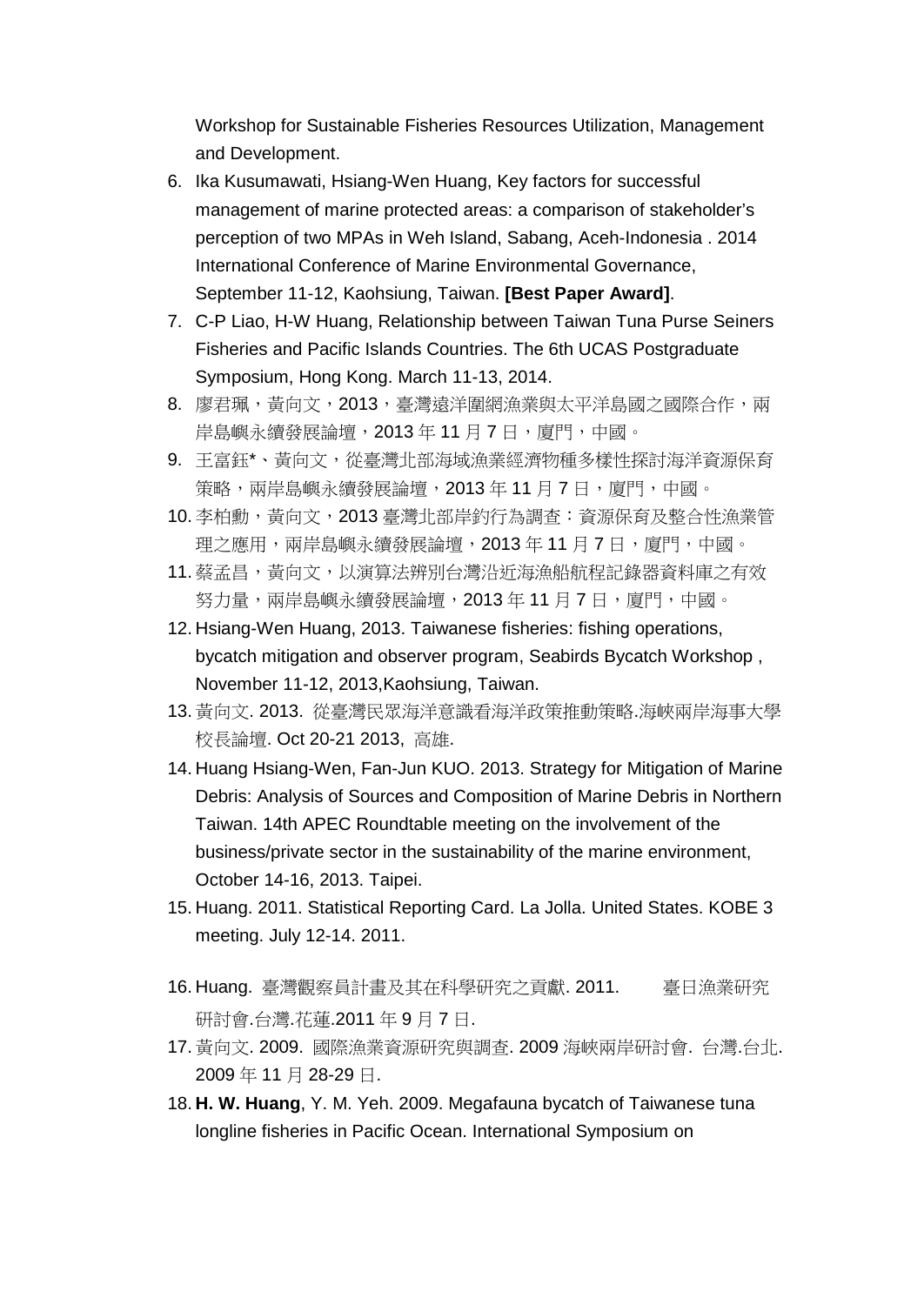Ecosystem-based Fishery Management. Taipei, Taiwan. October 12-13. 2009.

19. **Hsiang-Wen Huang**, Ke-Yang Chang and Ju-Ping Tai. 2009. Overview of the interaction between seabird and Taiwanese longline fisheries in the Pacific Ocean. The 36th Pacific Seabird Group Annual Meeting. February 18-26, 2009, Hakodate, Japan.

# 國內研討會論文

### **Abstract Papers of Conference in Taiwan**

- 1. 廖君珮、林楚堯、黃向文 陳志炘, 2018, 臺灣西北部野生牡蠣攝入微型塑 膠之初步研究, 高雄, 2018 年 1 月 19 日 台灣水產學會年會暨論文發表會
- 2. 許維哲、黃向文,2018,臺灣民眾對於離岸風力能源計畫之感受與看法, 高雄, 2018 年 1 月 19 日 台灣水產學會年會暨論文發表會
- 3. 宋佩軒、黃向文、廖正信 許為元,2018,臺灣沿近海刺網漁業魚種組成時 空變化及其影響因子。高雄, 2018 年 1 月 19 日 台灣水產學會年會暨論文 發表會.
- 4. 廖君珮\*、黃向文, 從漁業生物多樣性與漁民認知和態 度探討台灣北部海洋 保護區之劃設 台灣水產學會學術論文發表會. 基隆, 2017年1月17日
- 5. 周佳儀\*、黃向文, 墾丁國家公園淨海生態旅遊模式發展 台灣水產學會學術 論文發表會. 基隆,2017 年 1 月 17 日
- 6. 許寧君,黃向文,2017,全球水產品生態標章回顧及臺灣發展潛力評估, 台灣水產學會學術論文發表會. 基隆,2017 年 1 月 17 日
- 7. 葉欣柔\*、黃向文,2017, 臺灣消費者對生態標章海鮮產品之 意識及願付 價格評估, 台灣水產學會學術論文發表會. 基隆,2017 年 1 月 17 日
- 8. 蔡秋晨\*、黃向文、廖運志, 2017,基隆市望海巷潮境海灣資源保育區潮間帶 物種多樣性調查, 台灣水產學會學術論文發表會. 基隆, 2017年1月17日
- 9. 黃向文、王世斌, 王勝平, 呂學榮, 陳志炘, 廖正信, 劉光明, 蘇楠傑, 2016, 臺灣海洋漁業資源利用的現況與挑戰,第四屆海洋與台灣研討會,2016 年 9 月 3-4 日,臺北,臺灣.
- 10. 廖君珮, 黃向文, 臺灣北部漁民對海洋資源保育的認知. 2016. 臺灣水產學 會 104 年度學術論文發表會. 2016 年 1 月 19 日. 屏東, 臺灣.
- 11. 古麥福音, 黃向文, 2016. 北方三島設立國家海洋公園 對臺灣北部漁民之經 濟影響. 臺灣水產學會 104 年度學術論文發表會. 2016 年 1 月 19 日. 屏東, 臺灣.
- 12. 陳絹能, 黃向文, 2015, 臺灣分區海洋健康指數評估. 臺灣水產學會 103 年 度學術論文發表會. 2015 年 1 月 18 日. 臺北, 臺灣.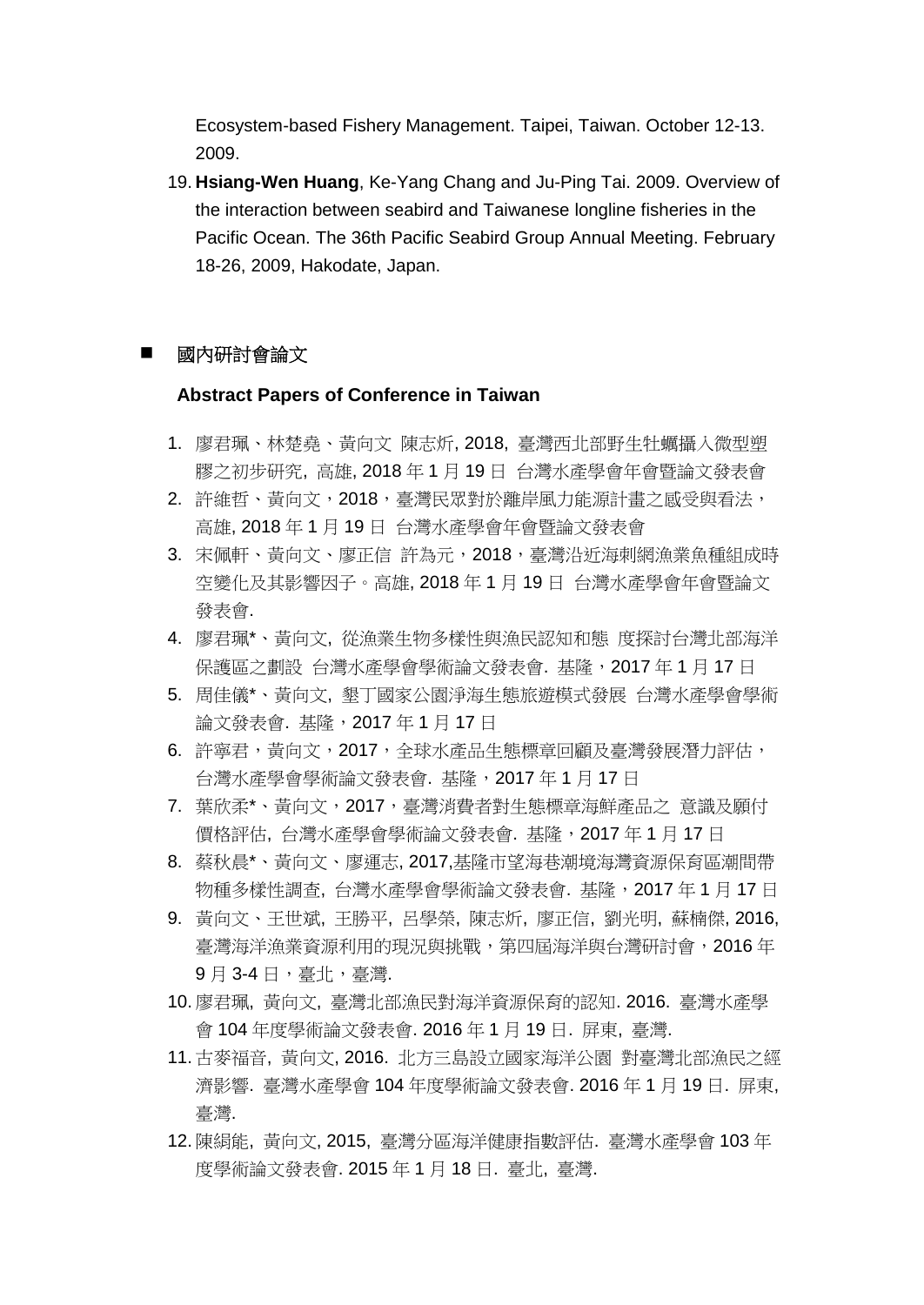- 13. 黃向文, 2014, 臺灣鮪釣漁業百年記, 國際鮪漁業面面觀研討會, 2014 年 12 月 19 日, 基隆,臺灣。
- 14. 黃向文, 2014, 從全球海洋健康指數看臺灣海洋,第三屆海洋與台灣研討 會, 2014年2月21-22日, 臺北, 臺灣。
- 15. Ika ,黃向文,2014, 兩個印尼亞齊省沙璜區韋島海洋保護區管理系統之比較, 台灣水產學會 102 年度學術論文發表會. 2014.1.17. 台灣. 嘉義.
- 16. 李柏勳,黃向文,2014, 臺灣北部港區垂釣行為調查, 台灣水產學會 102 年度 學術論文發表會. 2014.1.17. 台灣. 嘉義
- 17. 蔡孟昌,黃向文,2014, 以演算法辨別臺灣沿近海漁船航程記錄資料之有效努 力量, 台灣水產學會 102 年度學術論文發表會. 2014.1.17.台灣. 嘉義.
- 18. 廖君珮、黃向文,臺灣遠洋圍網漁業與太平洋島國之國際合作與爭端之研 究 2013 年台灣水產學會學術論文發表會. 台灣. 基隆.
- 19. 郭凡鈞,黃向文, 台灣北部海岸之海洋垃圾調查與分析 2013 年台灣水產學 會學術論文發表會. 台灣. 基隆.
- 20. 陳皜宇、廖正信、黃向文, 2013, 應用船位動態資料探究臺灣北部海域蟹籠 漁業活動 2013 年台灣水產學會學術論文發表會. 台灣. 基隆.
- 21. 黃向文. 2012. 遠洋鮪延繩釣漁業之貢獻與發展策略. 臺灣遠洋漁業產業鏈 之貢獻與發展策略研討會. 台灣. 高雄. 2012 年 4 月 13 日.
- 22. 葉裕民, 黃向文. 2011. 大西洋海鳥與延繩釣漁業之關係. 2010 台灣鳥類論 壇. 台灣.台北. 2011 年 10 月 31 日.
- 23. Huang. 2011. Impact of Taiwanese distant water longline fisheries on the Marine Ecosystem related species. , International Symposium on interdisciplinary experiences for applications of biological sciences. Taiwan. I-Lan. Aug 5-6, 2011.(Poster)
- 24. Huang. 2011. Characterization and Dynamics of Taiwanese Coastal Fisheries. International Symposium on inter-disciplinary experiences for applications of biological sciences. Taiwan. I-Lan. Aug 5-6 2011. (Poster)
- 25. 游美慧、黃向文. 2010. 台灣民眾海洋意識之探討. 2010 年台灣水產學會學 術論文發表會. 台灣. 基隆. 2010 年 12 月 11 日.
- 26. 徐鉦忠、黃向文. 2009. 台灣北部沿近海一支釣漁業之經營效益評估. 2010 年台灣水產學會學術論文發表會. 台灣. 基隆. 2010 年 12 月 11 日.
- 27. 黃向文、宋佩軒. 2010. 台灣北部沿近海漁業動態解析. 2010 年台灣水產學 會學術論文發表會. 台灣. 基隆. 2010 年 12 月 11 日.
- 28. 黃向文、劉光明、黃雅雯. 2010. 台灣印度洋大型鮪延繩釣漁船混獲與丟棄 之研究. 2010 年台灣水產學會學術論文發表會. 台灣. 基隆. 2010 年 12 月 11 日.
- 29. 黃向文. 2010. 太平洋海鳥與延繩釣漁業之關係. 2010 台灣鳥類論壇. 台灣. 台北. 2010 年 10 月 31 日.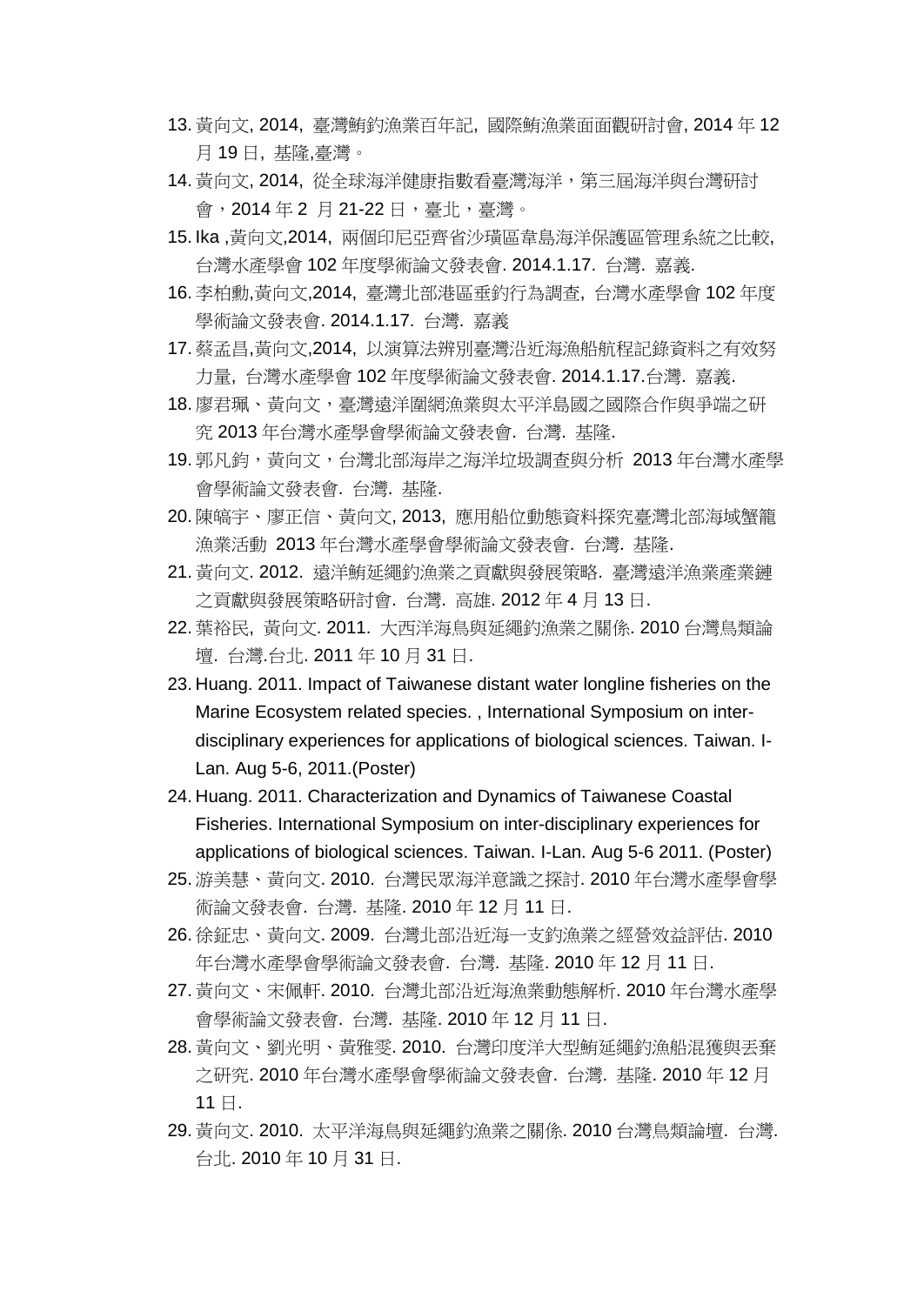- 30. 羅力、黃向文. 2009. 休閒水肺潛水者動機及行為研究—以台灣東北角龍洞 灣為例. 2009 年台灣水產學會學術論文發表會. 台灣. 高雄. 2009 年 12 月 19-20 日.
- 31. 陳翊蓁、黃向文. 2009. 太平洋延繩釣漁業避免混獲海鳥所採用之忌避措施 之探討. 2009 年台灣水產學會學術論文發表會, 台灣. 高雄. 2009 年 12 月 19-20 日.
- 32. 林育宣、黃向文. 2009. 大西洋區域台灣鲔延繩釣觀察員海上執勤天數之分 配. 2009 年台灣水產學會學術論文發表會, 台灣. 高雄. 2009 年 12 月 19- 20 日.
- 33. 沙志一,黃向文, 林頂榮. 2009. 永續漁業與國際關係-台灣經驗. 第二屆海洋 與台灣學術研討會. 台北. 2009 年 4 月 24-25 日.
- 34. 陳翊蓁、黃向文. 2009. 北太平洋海鳥與我國鮪延繩釣漁業之關係. 2009 年 動物行為暨生態研討會, 台中, 台灣. 2009 年 1 月 21-22 日.
- 35. 林育宣、黃向文. 2009. 南大西洋海鳥與我國鮪延繩釣漁業之關係. 2009 年 動物行為暨生態研討會, 台中, 台灣. 2009 年 1 月 21-22 日.
- 36. 黃向文、張可揚、戴如苹, 2008, 台灣鮪延繩釣漁業對大西洋海鳥混獲之分 析. 2008 台灣水產學會學術論文發表會, 台北, 2008 年 12 月 20 日.
- 37. 黃向文, 張可揚,戴如苹, 2008. 台灣太平洋鮪延繩釣漁船之海鳥混獲分析. 2008 台灣水產學會學術論文發表會, 台北, 2008 年 12 月 20 日.
- 38. 陳翊蓁、林育宣、黃向文. 2008. 避免鮪延繩釣漁船混獲海鳥之研究-以北太 平洋為例. 2008 台灣水產學會學術論文發表會, 台北, 2008 年 12 月 20 日.
- 39. 席歐斯、黃向文、莊慶達.2008. 南太平洋入漁協定:以吐瓦魯與遠洋漁業 國家為例. 2008 台灣水產學會學術論文發表會, 台北, 2008 年 12 月 20 日.
- 40. 黃向文,鄭坤忠,戴如苹. 2007. 台灣遠洋鲔釣業與鯨豚互動概況,第十二屆鯨 豚生態與保育研討會--威脅與策略. 中華鯨豚協會主辦, 台灣, 台中, 2007 年 10 月 10-11 日, 第 39-44.頁

### 技術報告及其他

### **Technical Reports and other publications**

- 1. 黃向文, 2018, 大西洋黑鮪資源復甦, 熱帶鮪類管理繃緊神經——記 2017 年 ICCAT 第 25 屆常會決議,國際漁業資訊,第 302 期
- 2. 黃向文,2017, 2017 年 ICCAT 科學次委員會結果報告,國際漁業資訊,第 300 期
- 3. 黃向文, 2017.若總統種的是珊瑚,那有多好. 2017/11/03,蘋果日報論壇
- 4. 黃向文, 2017, 你我皆漁民?該修的是「娛樂漁業管理辦法」,蘋果即時論 壇, 2017/01/16.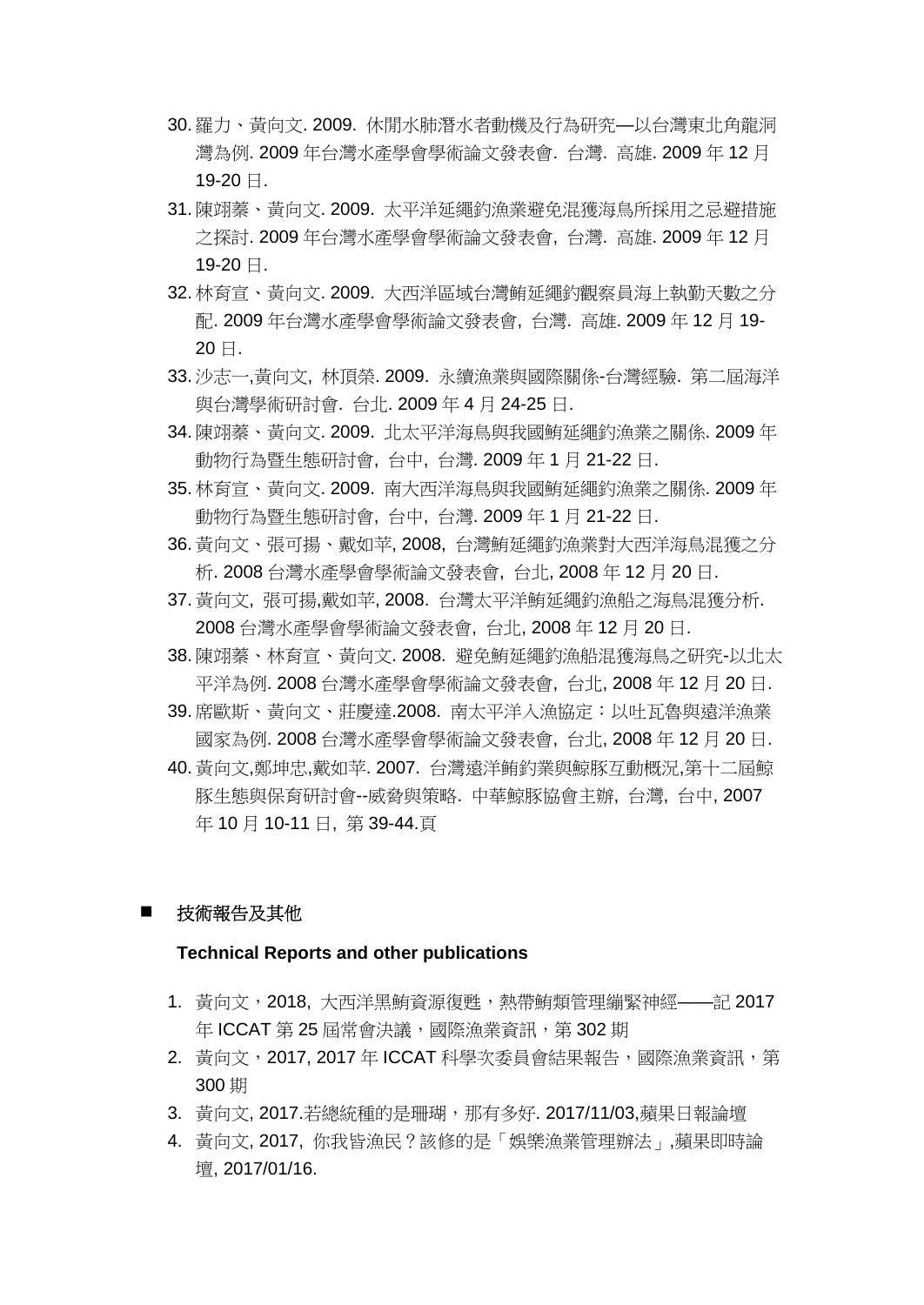- 5. 黃向文, SOS! 制定海洋廢棄物減量法更待何時? 蘋果即時論壇. 2017/04/12
- 6. 黃向文, 2016, 看歐盟黃牌事件對台灣遠洋漁業管理的影響, 農訓雜誌, 第 320 期.
- 7. 黃向文, 2016. 他山之石,可以攻錯一專訪日本水產研究教育機構宮原正典 理事長(下), 國際漁業資訊,第 287 期.
- 8. 黃向文, 2016, 海洋資源保育面面觀∼從歐盟黃牌談全方位之海洋保育. 海 巡雙月刊第 82 期: 53-58.
- 9. 黃向文, 2016. 他山之石,可以攻錯一專訪日本水產研究教育機構宮原正典 理事長(上), 國際漁業資訊,286: 52-55.
- 10. 黃向文, 2016. 大西洋大目鮪復育多年新計畫與鯊魚保育挑戰-ICCAT 第 24 屆會議大事紀, 國際漁業資訊,278.
- 11. 黃向文, 2015. ICCAT 科學次委員會建議大會應強化大目鮪資源保育措施, 國際漁業資訊,276.
- 12. 黃向文, 2015. ICCAT 通過東大西洋黑鮪配額年增 20%,國際漁業資訊,266.
- 13. 黃向文, 2015.從氣候變遷與海洋保護中尋求商機,科技報導,407.
- 14. 黃向文, 2015. 2015 海洋高峰會的承諾,漁業推廣,350:10-13.
- 15. 黃向文, 2015.國際漁業資源配額分配的玄機,漁業推廣,351:10-13.
- 16. 黃向文, 2015. 還給海洋最終的淨土. 高雄海洋. 40:16-20.
- 17. 廖君珮, 徐岡, 黃向文. 2015.日本東北海嘯災區復原報導之三日本鯊魚漁業 重鎮-氣仙沼市復興企業家物語. 漁業推廣. 344: 20-23.
- 18. 廖君珮, 徐岡,黃向文, 2015, 日本東北海嘯災區復原報導之二浦戶諸島之牡 蠣養殖夢. 漁業推廣. 343: 18-22.
- 19. 徐岡, 廖君珮, 黃向文, 2015, 日本東北海嘯災區復原報導之一: 日本宮城縣 氣仙沼大島之休閒漁業體驗與省思.漁業推廣. 342:18-21.
- 20. 黃向文, 2015, ICCAT 通過東大西洋黑鮪配額年增 20%. 國際漁業資訊 266: 42-45.
- 21. 黃向文, 2014,「我們的海洋」—美國帶頭暢談全球如何保護海洋, 科技報導 392.
- 22. 黃向文,吳明峰, 2014, 談臺灣海鳥國家行動計畫,台灣水產雙月刊.688:30- 34
- 23. 黃向文, 2014, 2014 海洋臺灣新方向—第三屆海洋與臺灣研討會紀實, 海巡 雙月刊, 68:30-37.
- 24. 黃向文, 2014, 海洋與台灣研討會, 擘建臺灣海洋政策願景-第三屆海洋與台 灣研討會通過 2014 海洋臺灣行動綱領.漁業推廣 330:40-43.
- 25. 黃向文, 2014, 從 2013 全球海洋健康指數看臺灣海洋, 科技報導 387.2014 年 3 月號, 頁 16-19.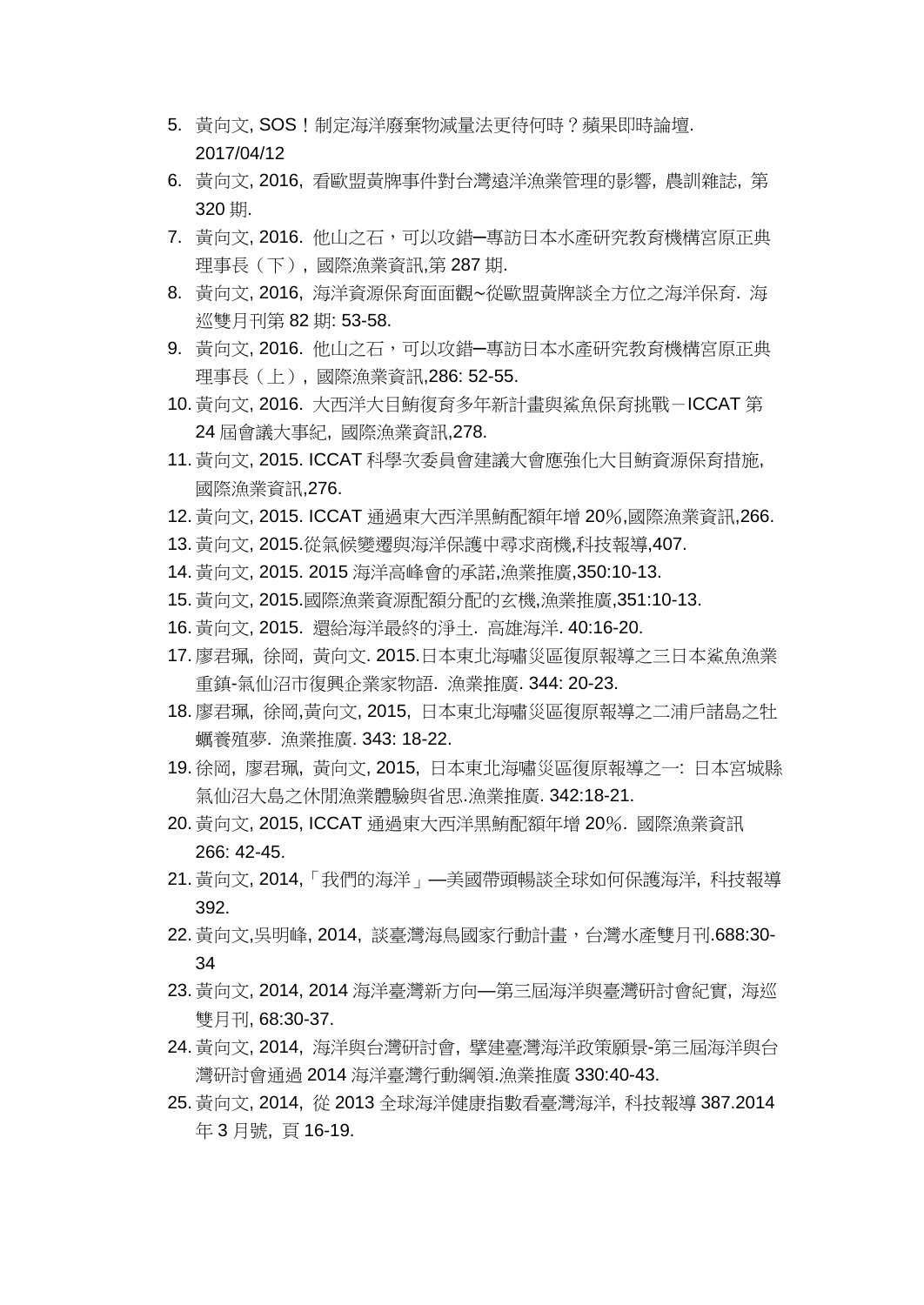- 26. 黃向文, 2014, 從 ICCAT 第 23 [屆年會看非洲沿岸開發中國家聯盟的興起](http://juliahan1121.blogspot.tw/2014/01/iccat23.html), 國際漁業資訊 254.
- 27. 黃向文, 莊慶達, 2014, 全球海洋健康指數給台灣的啟示. 自由時報自由廣 場, 2014 年 11 月 4 日.
- 28. 黃向文, 2013. 淺談圓形鉤對延繩釣漁業之影響, 臺灣水產 8(5): 33-38.
- 29. 黃向文, 郭凡鈞,2013. 漂流海上的黃色小鴨-談海洋垃圾問題及處理機制科 技報導 2013 年 9 月號. 頁 3-7.
- 30. 黃向文, 2013, 海洋健康指數, 漁業推廣, 320: 6-11.
- 31. 黃向文, 2012, 2012 年 SCRS 資源評估動態與 2013 年研究方向, 國際漁業 資訊. 241 期(2012/12), 37-45.
- 32. 黃向文, 2012. 全球漁業之海鳥混獲評估與保育之道, 台灣水產, 7(2): 20- 27.
- 33. 黃向文, 2012. 漁業對於海龜造成之衝擊以及保育之道, 台灣水產, 7(2): 28- 36.
- 34. 黃向文, 2012. 台灣遠洋鮪釣漁業對於海鳥之衝擊以及因應保育措施. Feather 25(1): 12-18.
- 35. 黃向文, 2011, 延繩釣漁業海鳥混獲忌避措施研發之進展?來自「國際信天 翁與水薙鳥保育公約」2011 年第四屆混獲工作小組會議的建議. 國際漁業 資訊第 229 期.
- 36. 黃向文, 2011, 2011 年 ICCAT SCRS 會議結論. 國際漁業資訊第 228 期.
- 37. 黃向文, 2009, 2009 年 ICCAT 研究暨統計常設委員會會議結論. 國際漁業 資訊第 204 期.
- 38. 黃向文, 2009, 北太平洋鮪類科學委員會第三屆混獲工作小組會議內容概要. 國際漁業資訊 196.38-41
- 39. 黃向文, 2008, 2008 年 ICCAT 研究暨統計常設委員會會議結論. 國際漁業 資訊 193.
- 40. 黃向文, 2008, 大西洋鮪類資源保育委員會生態次委員會期中會議報告. 國 際漁業資訊 187.
- 41. 黃向文, 2008, 不再自由的公海,漁業推廣 262:30-37.
- 42. 黃向文, 2008, 公海漁業管理的挑戰,漁業推廣 257:22-27.
- 43. 黃向文、林頂榮、蔡日耀、沙志一, 2008, ICCAT 第 20 屆會議結果. 國際漁 業資訊 182
- 44. 黃向文、林頂榮、蔡日耀、沙志一, 2008, ICCAT 第 20 屆會議結果. 國際漁 業資訊 178
- 45. 黃向文, 2007, 國際區域性鮪漁業組織的管理方向-國際漁業管理趨勢報導之 二,漁業推廣 250:24-31.
- 46. 黃向文, 2007, 聯合國糧農組織漁業委員會第 27 屆會議之重要決定-國際漁 業管理趨勢報導之一,漁業推廣 249:22-27.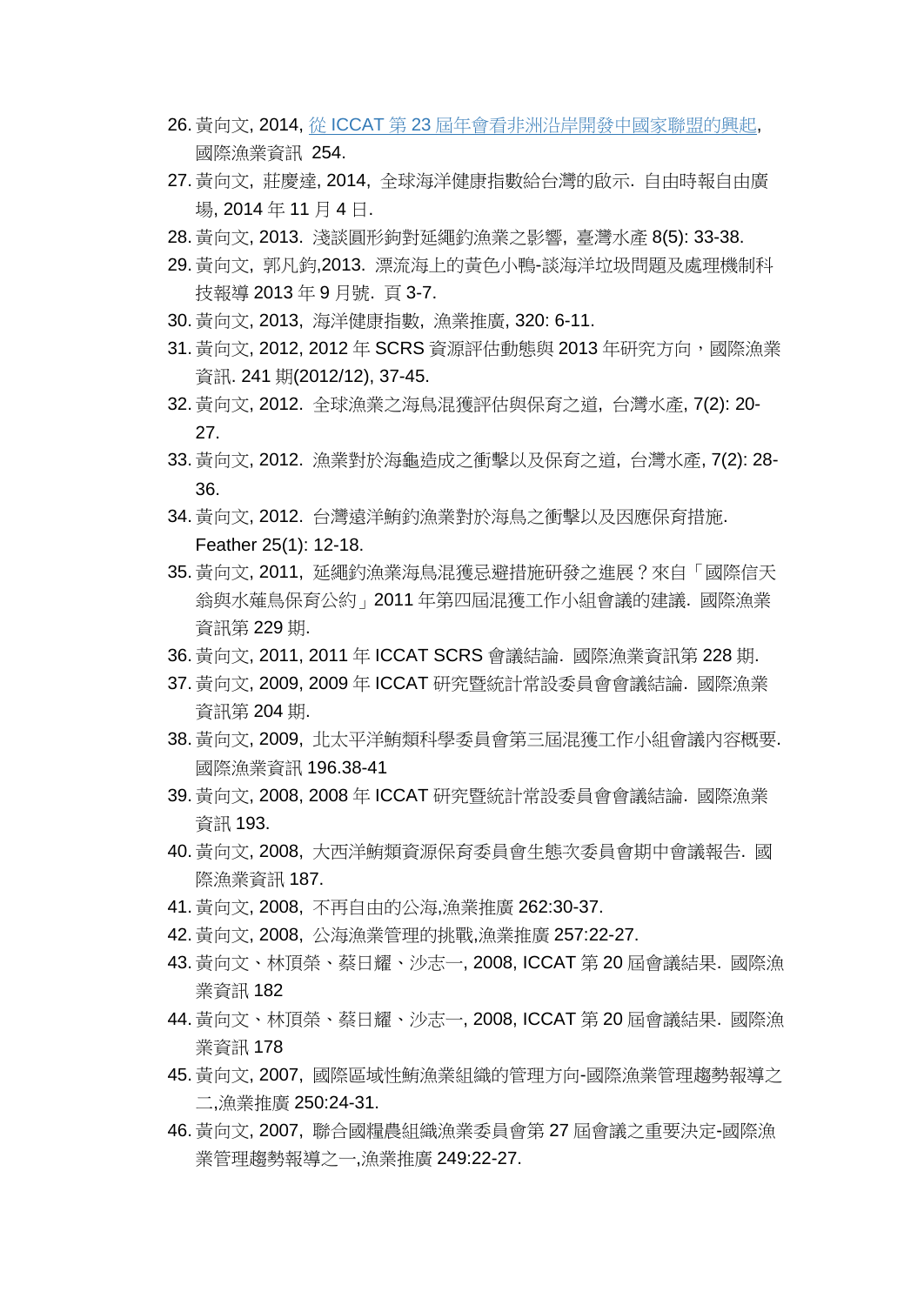- 47. 黃向文,柯欣瑋. 「國際區域性漁業組織」之聯合行動方針. 國際漁業資訊 173.
- 48. 黃向文, 2006, [遠洋漁船管理之加強](http://readopac1.ncl.edu.tw/ncl3/detail_result.jsp?la=c&data_num=22&item0=1&id0=0005849138&check_num=1)--ICCAT 年會後之因應說明 漁業推廣 236: 32-41.
- 49. 黃向文, 2006, ICCAT 管理決議對我大西洋遠洋船隊之衝擊與因應,國際漁業 資訊 170:49-57
- 50. 黃向文, 2006, ICCAT 第 15 屆特別會議結果,國際漁業資訊 170:36-42
- 51. 黃向文,2005,捕魚而非捕龜--[談海龜混獲的過去](http://readopac1.ncl.edu.tw/ncl3/detail_result.jsp?la=c&data_num=22&item0=5&id0=0005712285&check_num=1).現在.未來 ,漁業推廣 223: 30-39.
- 52. 黃鴻燕、黃向文, 2005, [第四屆東南太平洋劍旗魚保育及管理多邊合作諮商](http://readopac1.ncl.edu.tw/ncl3/detail_result.jsp?la=c&data_num=22&item0=2&id0=0005673020&check_num=1) [會議概況](http://readopac1.ncl.edu.tw/ncl3/detail_result.jsp?la=c&data_num=22&item0=2&id0=0005673020&check_num=1) ,國際漁業資訊 153:56-60
- 53. 黃鴻燕、黃向文, 2005, [「美洲熱帶鮪魚委員會」第](http://readopac1.ncl.edu.tw/ncl3/detail_result.jsp?la=c&data_num=22&item0=3&id0=0005673019&check_num=1) 73 屆會議概況 ,國際漁 業資訊 153:51-55
- 54. 沙志一,郭宗海,黃向文, 2005, [APEC FWG](http://readopac1.ncl.edu.tw/ncl3/detail_result.jsp?la=c&data_num=22&item0=4&id0=0005672378&check_num=1) 第 16 屆年會以及 FWG 與 MRCWG 第 5 [屆聯席會議報告](http://readopac1.ncl.edu.tw/ncl3/detail_result.jsp?la=c&data_num=22&item0=4&id0=0005672378&check_num=1) ,國際漁業資訊 152:39-44
- 55. 黃向文,2004,亞太經濟合作會「漁業工作小組第十五屆年會」及「漁業工作 小組與海洋資源保育小組第四屆聯席會議」,國際漁業資訊 141:57-61
- 56. 蔡日耀、郭宗海、吳信長、黃向文、林頂榮,2004,參加「第六屆中西太平洋 漁業委員會籌備會議」情形概況,國際漁業資訊 139:35-40
- 57. 蔡天享、黃向文、林琇玲,2004,鮪漁業意外捕獲海龜及海鳥之國際保育趨 勢,國際漁業資訊 138:51-57
- 58. 黃向文, 2003, 出席「亞太經濟合作會(APEC)漁業工作小組第十四屆年 會」,國際漁業資訊 133: 16-25
- 59. 黃向文, 2003,北太平洋黑鮪資源概況,漁業推廣 205:14-25
- 60. 黃向文,謝大文,2002,漢城海洋宣言-21 世紀海洋管理之藍圖,漁業推廣 189:12-23。
- 61. 黃向文,陳玉琛,2002,談國際漁業管理之新挑戰-就非法未報告不受管理 (IUU)漁撈行為之因應,漁業推廣 188:12-23。
- 62. 黃鴻燕、黃向文,2002,世界鮪延繩釣漁業會議,國際漁業資訊第 131 期
- 63. 陳玉琛、吳信長、蔡天享、黃向文,2002,第 13 屆 ICCAT 特別年會就各 項魚種管理規定達成共識,國際漁業資訊第 123 期
- 64. 黃向文, 2001, 捕魚而非捕鳥-談延繩釣漁業與海鳥的關係, 漁業推廣 179:10-18。
- 65. 黃向文,1999,從淡水河口文蛤興衰看生態保育策略,漁業推廣 151:19- 24。
- 66. 黃向文,王正芳,莊慶達,1999,美國休閒漁業觀摩研習-娛樂漁業管理 I,漁業推廣 152:43-48。